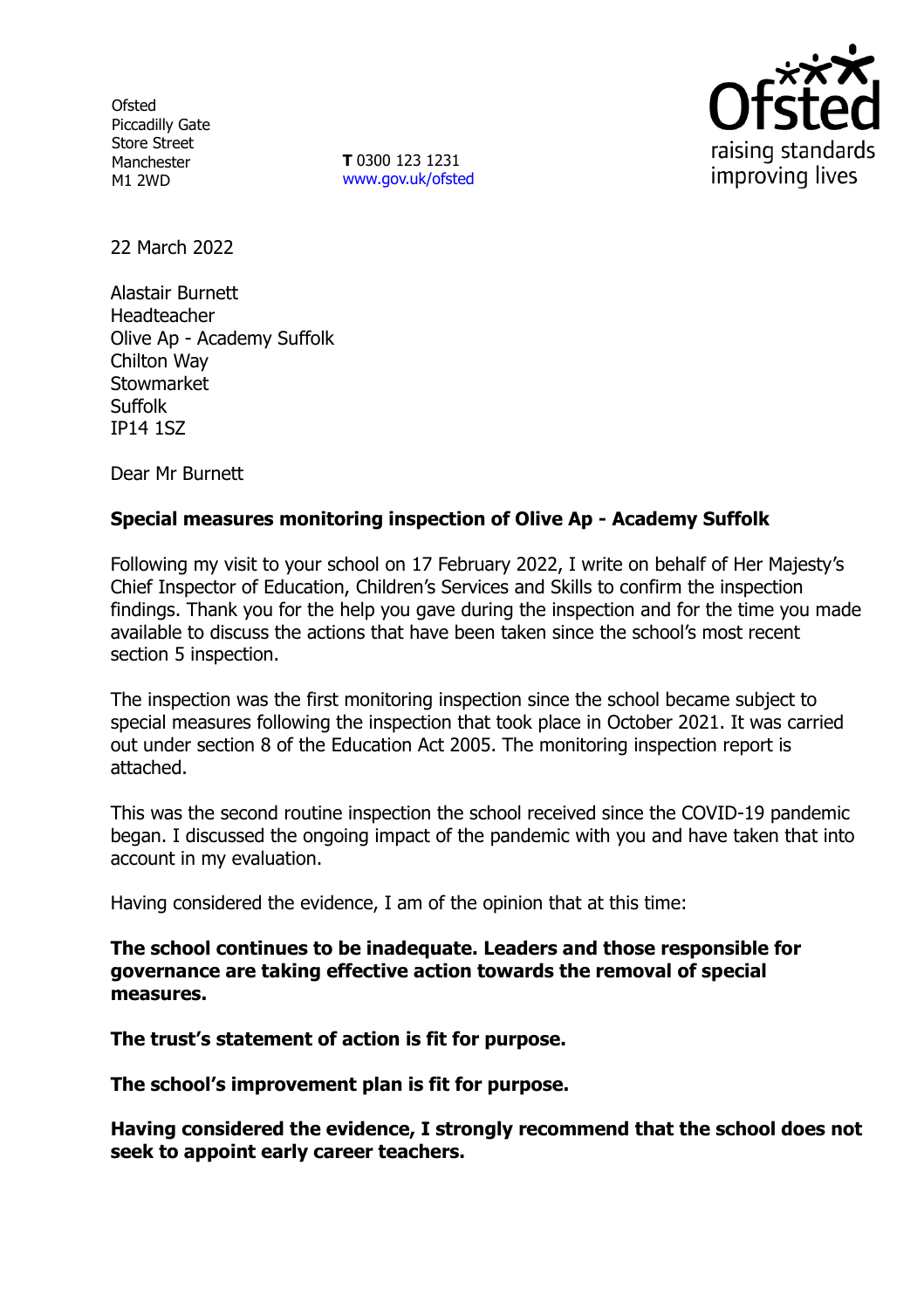

I am copying this letter to the chair of the board of trustees, and the chief executive officer or equivalent of the Olive Academies multi-academy trust, the regional schools commissioner and the director of children's services for Suffolk. This letter will be published on the Ofsted reports website.

Yours sincerely

Paul Wilson **Her Majesty's Inspector**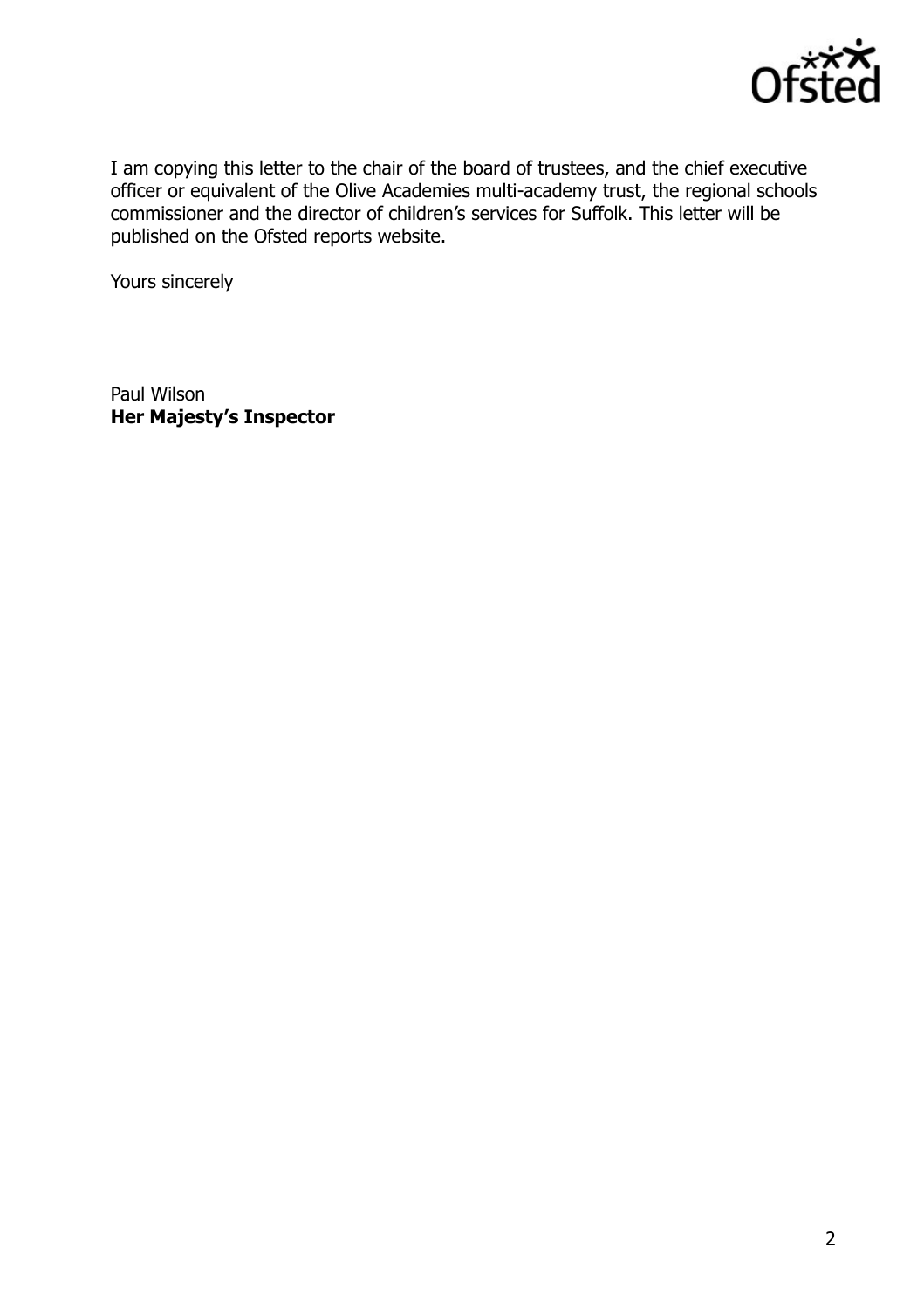

### **Report on the first monitoring inspection on 17 February 2022**

## **Context**

Olive AP Academy Suffolk has 60 pupils on roll. It continues to cater for pupils aged from seven to 16 years who have been referred by the local authority after being excluded from their mainstream school or take up additional places commissioned by the local authority. Many pupils have had long periods of missed education. Following the previous inspection, the local authority has agreed with the Olive Academies Trust (the trust) to temporarily halt placing pupils in the school. The proportion of pupils with special educational needs and/or disabilities (SEND), including those in receipt of an education, health and care plan (EHC plan) is above average.

Since the inspection in October 2021, four teachers have left the school and three replacements have been recruited. The school currently does not have a specialist science teacher. An executive headteacher, an interim deputy headteacher, an additional special educational needs coordinator (SENCo) and an additional safeguarding leader have been appointed. The trust has established an interim progress board (IPB) to support and monitor leaders' work to improve the school.

There have been significant periods of staff absence due to COVID-19 during spring 2021. At the time of this monitoring inspection, there was no significant staff absence due to COVID-19.

#### **The progress made towards the removal of special measures**

Following the previous inspection, the trust and school leaders have taken decisive action to begin to address the significant weaknesses in different areas of the school's work. There is a shared commitment between trust leaders, school leaders and staff to make the necessary improvements.

The trust's statement for action sets out clearly the priorities for improvement and how these will be achieved. This has formed the basis of the school leaders' improvement plan. Leaders have put in place carefully considered actions and identified how they will know that these are making a difference. They know that some changes will take time to achieve and embed. They have put in place checks to know if they are on track to meet the deadlines that they have set to achieve their aims. The trust has tightened its oversight of leaders' work. The executive headteacher and IPB are providing effective support and challenge to leaders as they implement the improvement plan.

Leaders set about addressing weaknesses in safeguarding procedures immediately after the previous inspection. The trust organised an external review of safeguarding and it, alongside leaders, has ensured that the recommendations from the review have been quickly acted upon. Leaders have established a stronger culture of safeguarding in the school. Staff receive regular training on safeguarding. They are now confident in how and when to report and record any concerns. The designated safeguarding lead (DSL) now has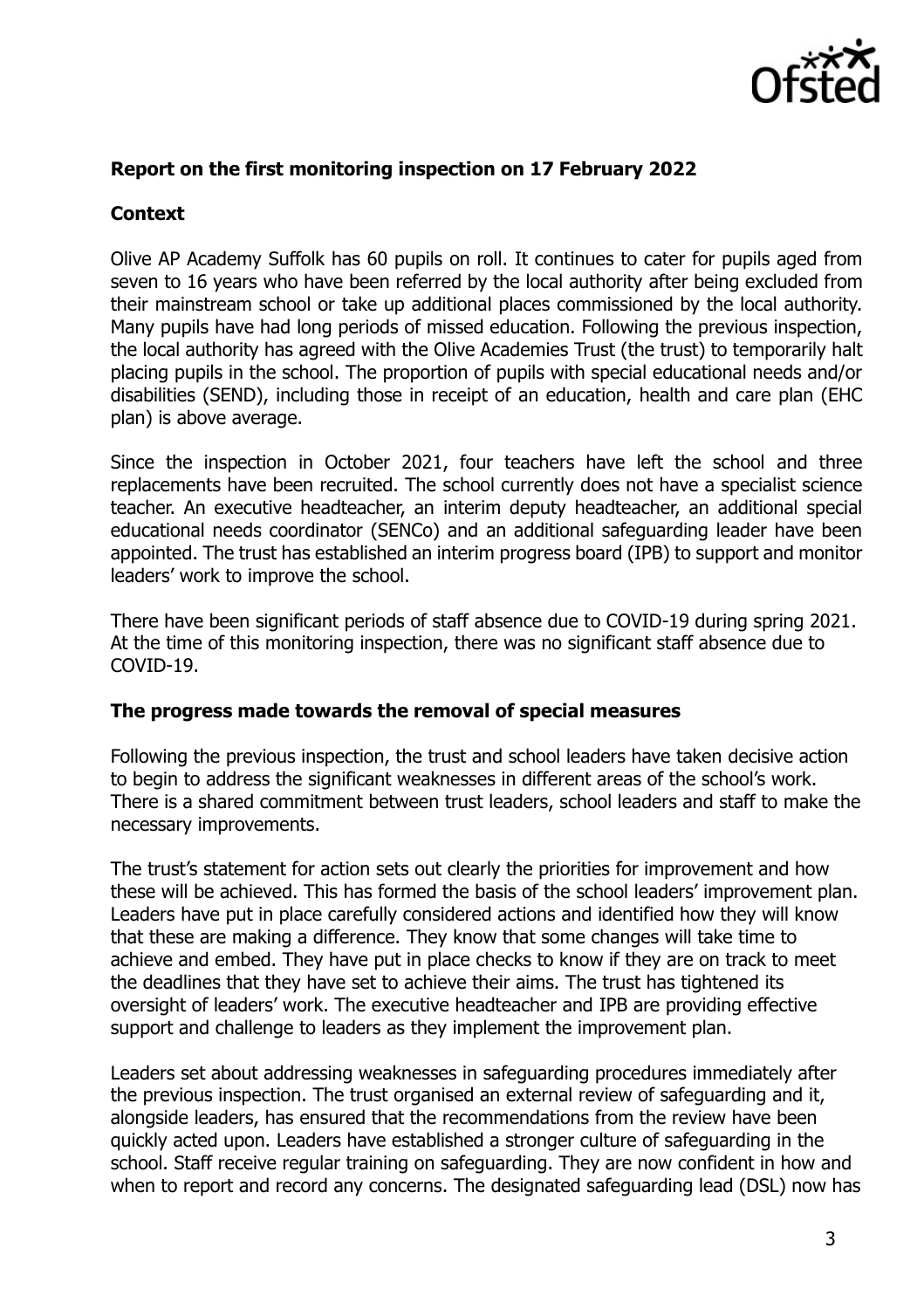

the support of other members of staff who have had DSL training and a member of staff from the trust. Leaders check that actions are accurately recorded, appropriate and have taken place in a timely manner. A review of safeguarding records showed that leaders have acted promptly to respond to recent concerns. They have involved external agencies when necessary to ensure that pupils get the help that they need.

Leaders have started to address the weaknesses in curriculum planning identified at the previous inspection. They have prioritised writing and implementing new curriculum plans in English and mathematics. These new plans, written by new subject leaders and a senior leader, identify more clearly the important subject knowledge that pupils should learn. This knowledge is organised in a logical order to help pupils build on previous learning. The new plans provide opportunities for pupils to revisit knowledge that they need to be able to recall and use easily, such as calculation methods in mathematics. There are early signs, from the scrutiny of pupils' work and visits to lessons, that pupils are benefitting from more effective teaching in these subjects.

Leaders have ensured that the vocational subjects introduced to the curriculum, construction and food, now have suitable curriculum plans in place. These plans have been well thought through so that pupils learn the knowledge they will need to achieve recognised qualifications in these subjects. Pupils completing these courses have the foundations needed to progress to higher-level qualifications in these subjects at college.

Leaders now regularly check the quality of teaching. They know that there is still work to do in many subjects to identify the knowledge that pupils should know and understand. In some subjects, the chosen activities still do not help pupils learn the key information that teachers intend. A programme of training and support is now in place so that teachers can gain the knowledge needed to plan learning and make improvements to the quality of education across the curriculum.

At the time of the previous inspection, there was no plan in place to teach reading effectively. Leaders have established a strategy to teach reading and promote reading in all year groups. Leaders have chosen a phonics scheme to teach pupils who are at the early stages of reading, whatever their age. The scheme chosen has books that match pupils' phonics knowledge, while being appropriate to the interests of pupils of differing ages. Leaders are giving all pupils the opportunity to read high-quality texts over the course of the year. These include a mix of authors, modern and classic texts, including plays by Shakespeare, and a range of different genres of text. These strategies are in the early stages of implementation. It is too early to judge their impact.

A large number of pupils are still following part-time timetables and access learning away from the school. Leaders have reviewed provision for these pupils with the local authority. They have given greater thought to how they use other alternative providers, tutors and part-time timetables effectively. This is helping the pupils concerned to receive a curriculum that better meets their needs and future aspirations. Leaders have increased the time these pupils spend learning each week. Now some are spending more time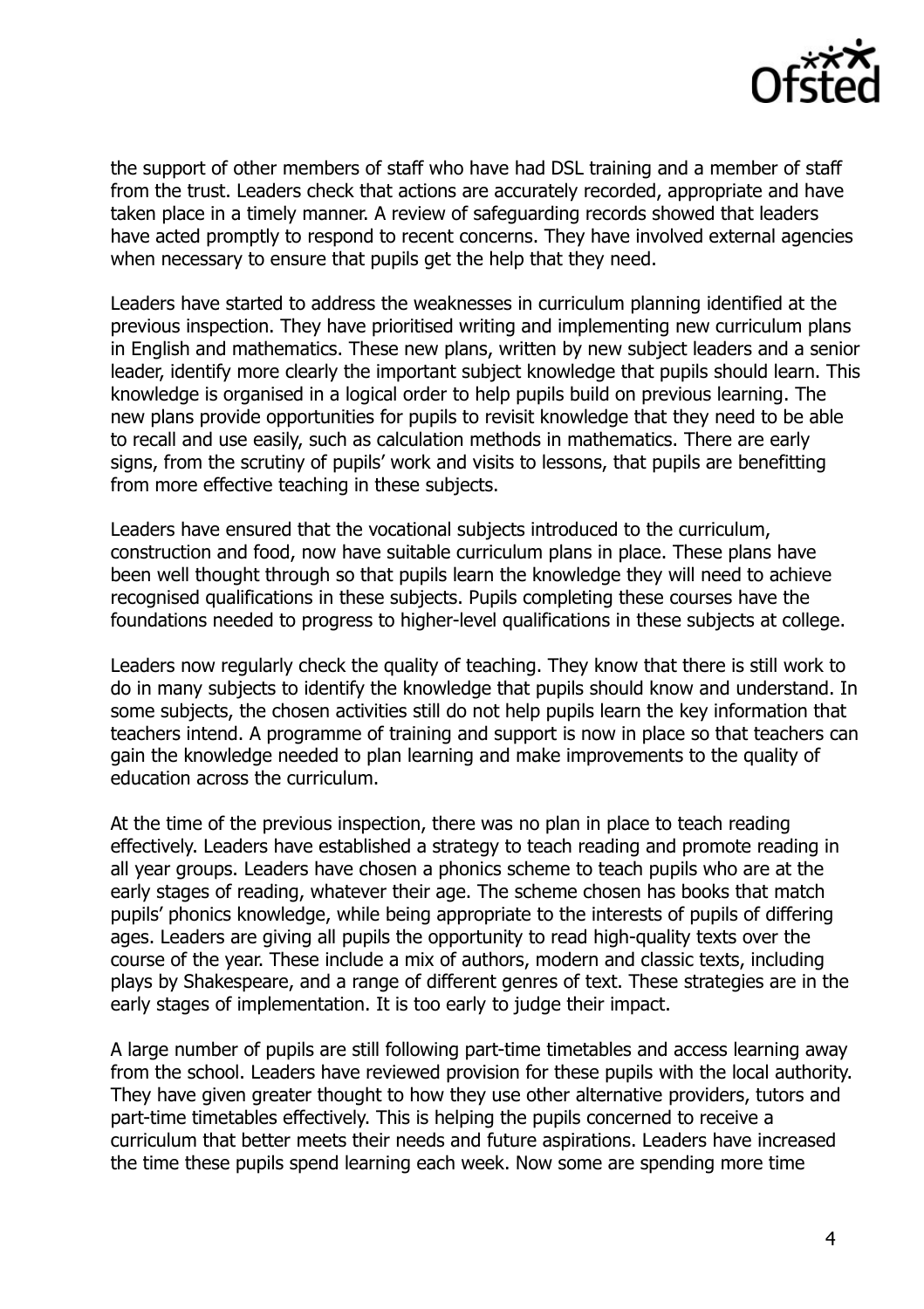

learning in the school in addition to elsewhere. This is helping pupils re-engage with education.

Leaders acknowledge that the school has been unable to meet the needs of some pupils referred by the local authority. Leaders are working with the local authority to agree on a shared vision and purpose for the school. They are working to ensure that the provision will be better suited to the needs of pupils for whom the local authority commissions places. The local authority's educational psychology service has planned to support school leaders in analysing pupils' needs and putting appropriate provision in place. An additional SENCo has been appointed to assist with more timely and accurate identification of the needs of pupils with SEND. Leaders report that the local authority is also now represented at the annual reviews for pupils with EHC plans. This is ensuring that revised EHC plans have clearer targets and outcomes related to pupils' range of needs. Teachers now have more information about pupils with SEND, including strategies to support their learning and behaviour. However, teachers are not routinely using this information to adapt their teaching. As a result, pupils with SEND are not experiencing a good enough quality of education overall. Further training for teachers to improve curriculum planning and teaching for pupils with SEND is planned.

Leaders have established systems to improve pupils' behaviour and attendance. There are early signs that these are having a positive impact. Clear expectations of pupils' behaviour are now in place. There is now a system of rewards and consequences that did not exist when the school was previously inspected. Pupils say that behaviour has improved because consequences are now clear. Improved teaching means pupils are involved in more meaningful learning, and there is less disruption as a result. Teachers are receiving the training they need to manage challenging behaviour appropriately and reduce the need for physical intervention. Leaders have established more rigorous systems to follow up on absence and challenge poor attendance. Attendance has improved, including for some pupils who have frequently missed school in the past. However, there remains work to be done to improve behaviour and attendance further. Incidents of poor behaviour, including those that lead to pupils and staff being unsafe, have been reduced but have not been eradicated. Suspensions remain high for some pupils who are not being supported to make the right behaviour choices. Some teachers are not using the new behaviour system consistently and it needs time to become embedded.

Leaders are developing a coherently planned programme to promote pupils' personal development. A new curriculum plan for personal, social, health and economic (PSHE) education is in place. Leaders are working with external organisations to develop the school's personal development programme and provide teachers with the training needed to help them teach all elements of PSHE confidently and effectively. Pupils have contributed to setting the expectations for behaviour, relationships and learning in the school that make up 'Being Olive'. Leaders are establishing a student council to enable pupils to contribute their views and play a more active, responsible role in the wider life of the school. There are credible plans to improve the careers information and guidance that pupils receive. Current Year 11 pupils who are applying for college places or exploring future careers feel well supported in doing so. However, there are still some pupils whose